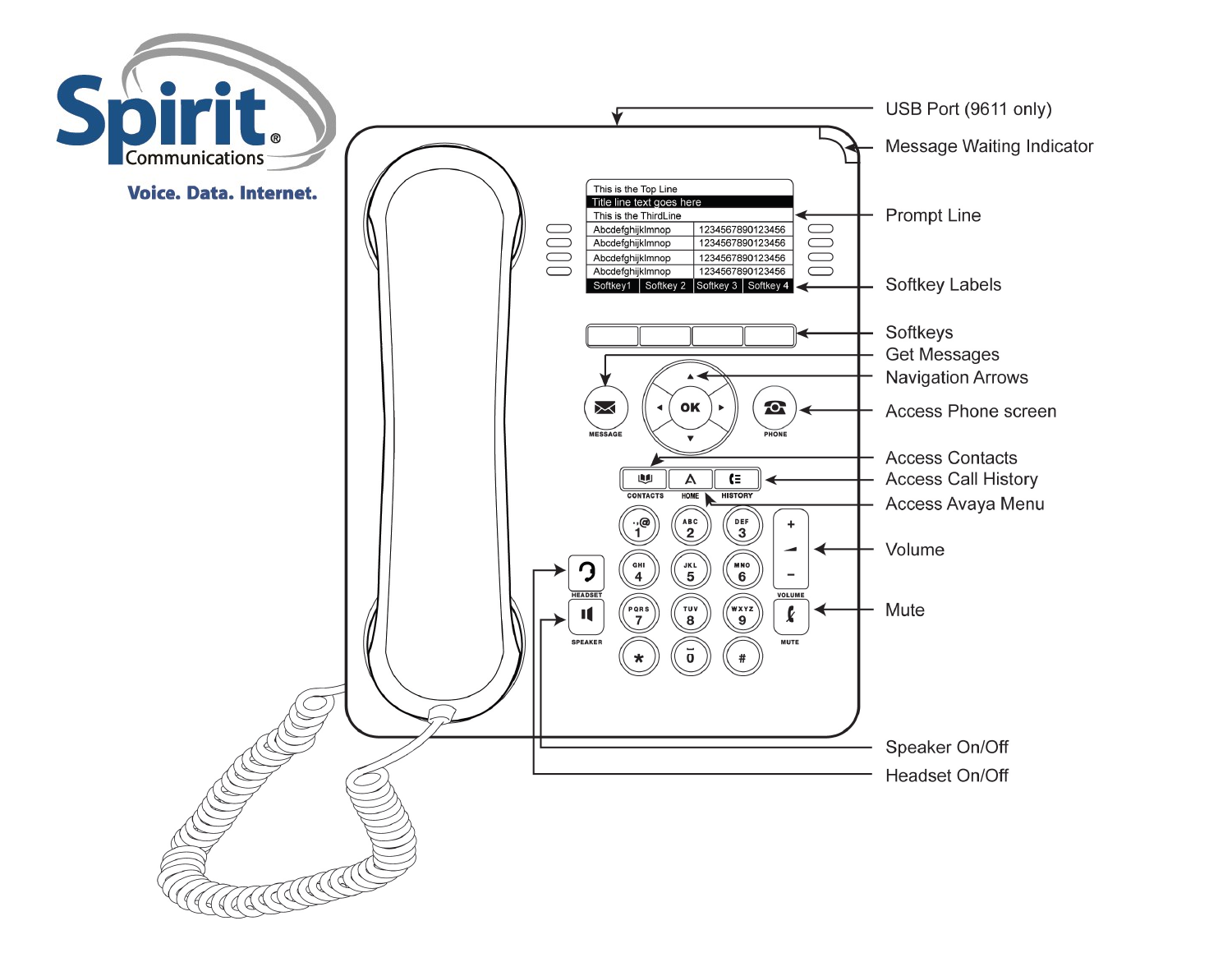

#### **Dialing Instructions:**

- To dial within the office, or a local number outside of the office, the entire 7 digit phone number is required. (**NOTE**: You do not have to dial 9)
- For Long Distance, dial the area code followed by the 7 digit phone number.

#### **Answering a Call:**

- To answer an inbound call, do one of the following: Lift the handset; Press the "**Answer**" softkey; or press the "**Speaker On/Off**" key to answer using the speakerphone; Press "**Headset On/Off**" to answer using a headset (if applicable).
- To answer an inbound call while on another line, press the ringing line. This will automatically place your current call on hold.

### **Making a Call:**

- 1. Lift the handset, press "**Speaker On/Off**"**,** "**Headset On/Off**" (if applicable), or a "**Line Key**" for an available line.
- 2. Dial the number you wish to call.

#### **Using the Hold Feature:**

- **Placing a call on hold:** While on the active call, press the "**Hold"** softkey. The line key will change from a solid red/green to a blinking green indicating the call has been placed on hold.
- **Retrieving a call that was placed on hold from your phone:** Press the "**Resume**" softkey, or the "**Line Key**" of the held call to retrieve the call.

### **Setting Up a Conference Call:**

- 1. From the Phone screen, select your active call.
- 2. Press the "**Conference**" softkey.
- 3. Dial the telephone number; select a favorite; press a speed dial; call the person from the Contacts list; or call the person from the History list.
- 4. When the line is answered, press the "**Join**" or "**OK**" softkey to add the party to the existing call.
- 5. To add additional parties, press the "**Add**" softkey and repeat the above steps. (Max of 6 parties)
- 6. Press the "**Drop**" softkey at any time to drop the last party added.

### **Adding a Person On Hold to a Conference Call:**

- 1. While on a call, press the "**Conf**" softkey. If already on a conference call, press the "**Add**" softkey.
- 2. Press the "**Line Key**" of the call that is on hold
- 3. Press the "**Join**" softkey to add the person to the conference call.

#### **Transferring a Call:**

- 1. Select the active call appearance line on which the call you wish to transfer appears.
- 2. Press the "**Transfer**" softkey.
- 3. Dial the telephone number; select a favorite; press a speed dial; call the person from the Contacts list; or call the person from the History list.
- 4. If you do not wish to announce the call being transferred, you can hang up, or press the "**Complete**" softkey. If you would like to announce the call, remain on the line until the party answers. Once the call is announced, you may either hang-up or press the "**Complete**" softkey to complete the transfer.

# **http://spiritproductsupport.com/**

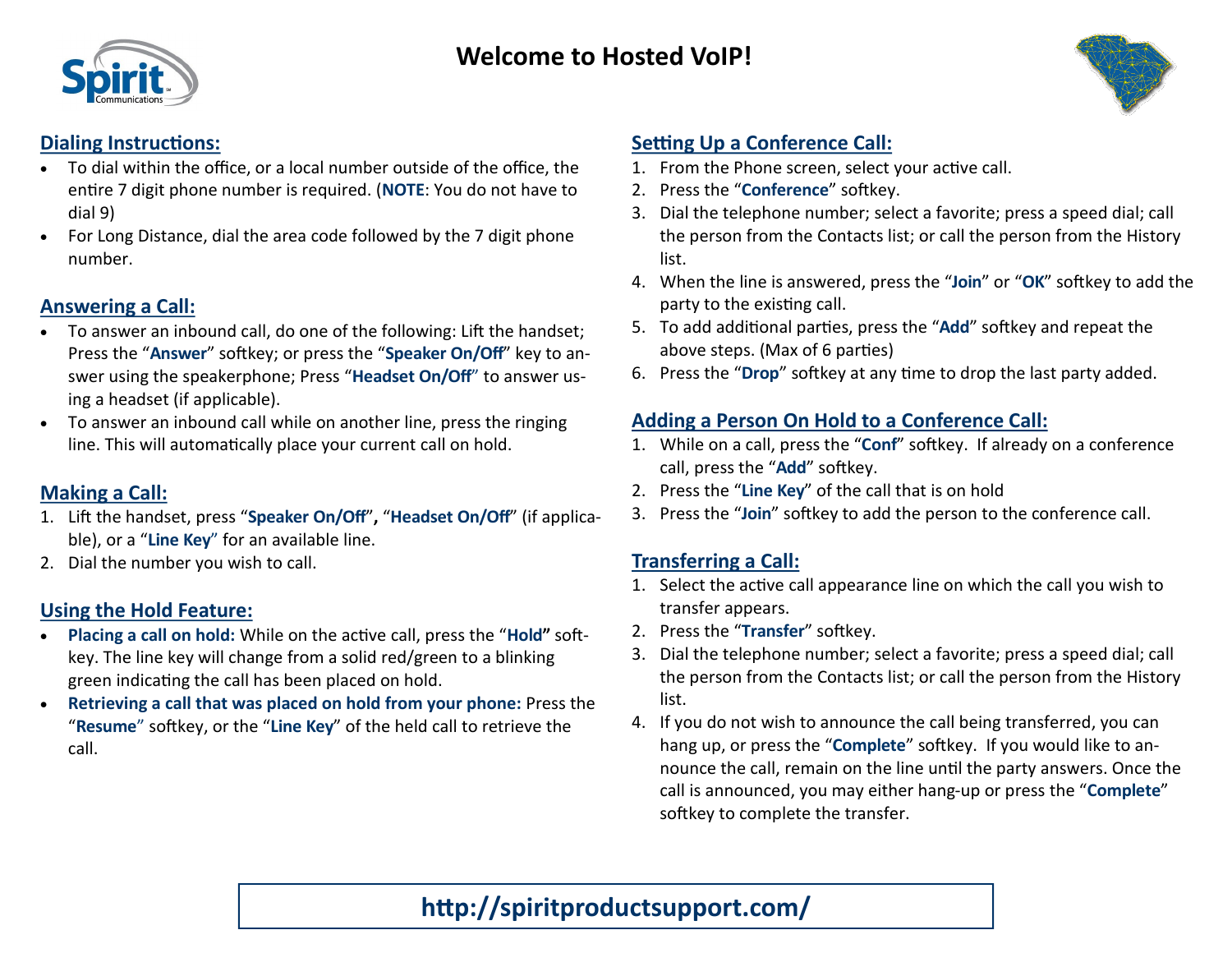## **Voicemail:**

#### **First Time Voicemail Setup:**

- 1. Press the "**Get Messages**" key.
- 2. Key in your temporary password of "**3695123"** followed by the "**#**" key.
- 3. Key in your new password (**must be at least 7-digits in length**).
- 4. Speak your Full Name and press "**#**" to stop recording.
- 5. Press "**1**" to keep a standard greeting, or "**2**" to record a personal greeting.

## **Modify / Record Greetings:**

- 1. Press the "**Get Messages**" key and login to mailbox.
- 2. Press "**4**" for User Preferences.
- 3. Press "**3**" for Greetings.
	- Personal Greeting 1
	- Extended Absence 2
	- Change Recorded Name 3

### **To Retrieve Messages:**

- 1. Press the "**Get Messages**" key.
- 2. Enter your password followed by the "**#**" key.
- 3. Press "**1**" for message review.

## **Accessing Voicemail Remotely:**

- 1. Dial your direct number.
- 2. Press "**\* \***" once your voicemail picks up.
- 3. Press "**#**" to access voicemail.
- 4. When prompted for a mailbox number, enter your phone number followed by the "**#**" key.
- 5. When prompted for password, enter your 7-digit voicemail password followed by the "**#**" key.

## **Call Forwarding:**

- 1. Dial "**\*108**".
- 2. At the tone, enter the destination number to which you would like to forward your calls, followed by the "**#**" key.
- 3. To disable, dial "**#108**".

## **Contacts:**

Note: If you press the "**Contacts**" key and nothing happens, your system administrator has disabled the key and its functionality.

### **Adding a New Contact:**

- 1. Press the **"Access Contacts"** key.
- 2. Press the "**New**" softkey.
- 3. Enter the first and/or last name by using the dialpad.
- 4. Enter the telephone number or numbers.
- 5. Select the type of number entered (Work, Home, Mobile).
- 6. Press the "**Save**" softkey.

## **Editing a Contact:**

- 1. Press the "**Access Contacts**" key.
- 2. Search for and highlight the contact you wish to edit.
- 3. Press the "**More**" softkey.
- 4. Press the "**Edit**" softkey.
- 5. Choose the field and edit the information you wish to change.
- 6. Press the "**Save**" softkey.

## **Calling a Person From the Contacts List:**

- 1. Press the "**Access Contacts**" key.
- 2. Select the person or primary number you want to call. (Note: You can search for a contact by typing in letters of the persons name)
- 3. Press the "**Call**" or "**OK**" softkey.

# **Call History**

## **Calling a Person From Call History:**

- 1. Press the "**Access Call History**" key.
- 2. Scroll to the left or right to view a filtered list of un-answered, answered, or outgoing calls.
- 3. Scroll up or down to select the person or number you wish to call.
- 4. Press the "**Call**" or "**OK**" softkey.